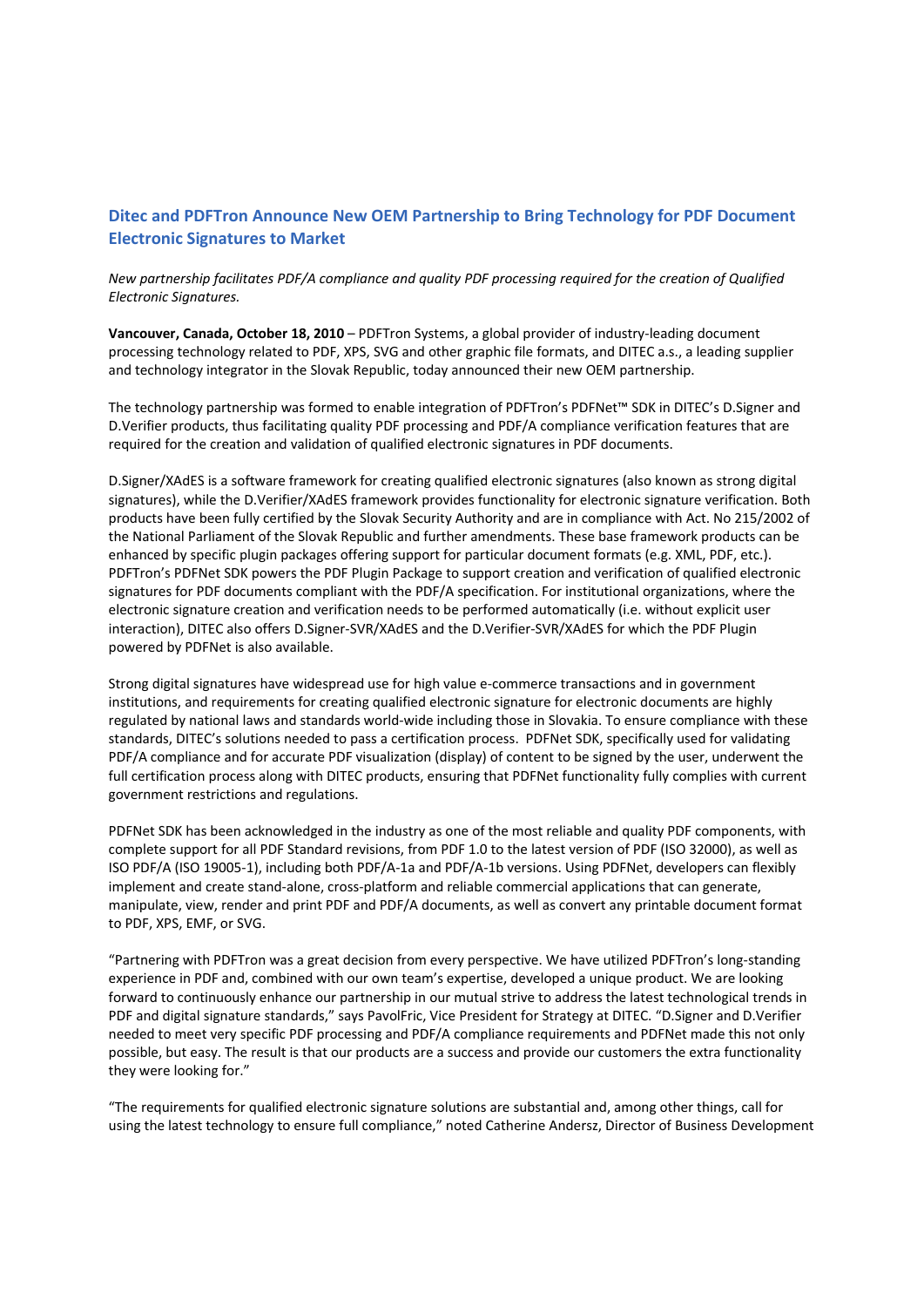at PDFTron. "PDFNet, an already mature and proven technology, is updated and enhanced regularly to adhere to latest PDF specification revisions, industry standards, and market needs, allowing our OEM partners to feel confident that the technology will meet all their needs and accelerate their own product releases. We are happy to work with companies like DITEC whose solutions, like ours, are focused on quality and on meeting the government and industry standards that today's businesses expect."

### **About PDFTron**



PDFTron Systems Inc. (www.pdftron.com) is a global provider of industry-leading, high-performance document processing and conversion technology related to PDF, XPS, SVG and other graphic file formats. PDFTron's flagship product, PDFNet SDK, provides organizations a cost‐effective, reliable and easy way to seamlessly integrate all types of PDF capabilities and document conversion functionality with complex enterprise‐wide document management and publishing workflows, interactive client applications as well as high‐traffic server‐based applications. Forward‐thinking, customer‐centric, and quality‐obsessed are some of the traits that have turned PDFTron into the primary resource for major technology, engineering, and healthcare companies as well as financial, educational and government institutions world‐wide.

### **About DITEC**



DITEC a.s. is the leading systems integrator on the Slovak IT market. DITEC is involved also in the area of electronic signature technology. The D.Signer product family is the most widely used product for electronic signature creation and validation in Slovakia. DITEC was involved in implementation of eGovernment processes for many institutions, e.g. Siovak Customs Administration or Slovak Tax Administration. Currently, DITEC is also working on the Public Administration Portal, where D.Signer product family will be used for implementation of electronic communication processes with Public Administration institutions.

"PDFTron", "PDFNet" and the PDFTron logo are either registered trademarks and/or trademarks of PDFTron Systems Inc. in Canada, US and/or other countries. All other trademarks are acknowledged and remain the property of their respective owners.

**For further information, please contact:**  PDFTron Systems Inc. Tel. +16047308989 E‐mail: press@pdftron.com

Ditec a.s. Tel. +421 2 58 222 555 E‐mail: strategy@ditec.sk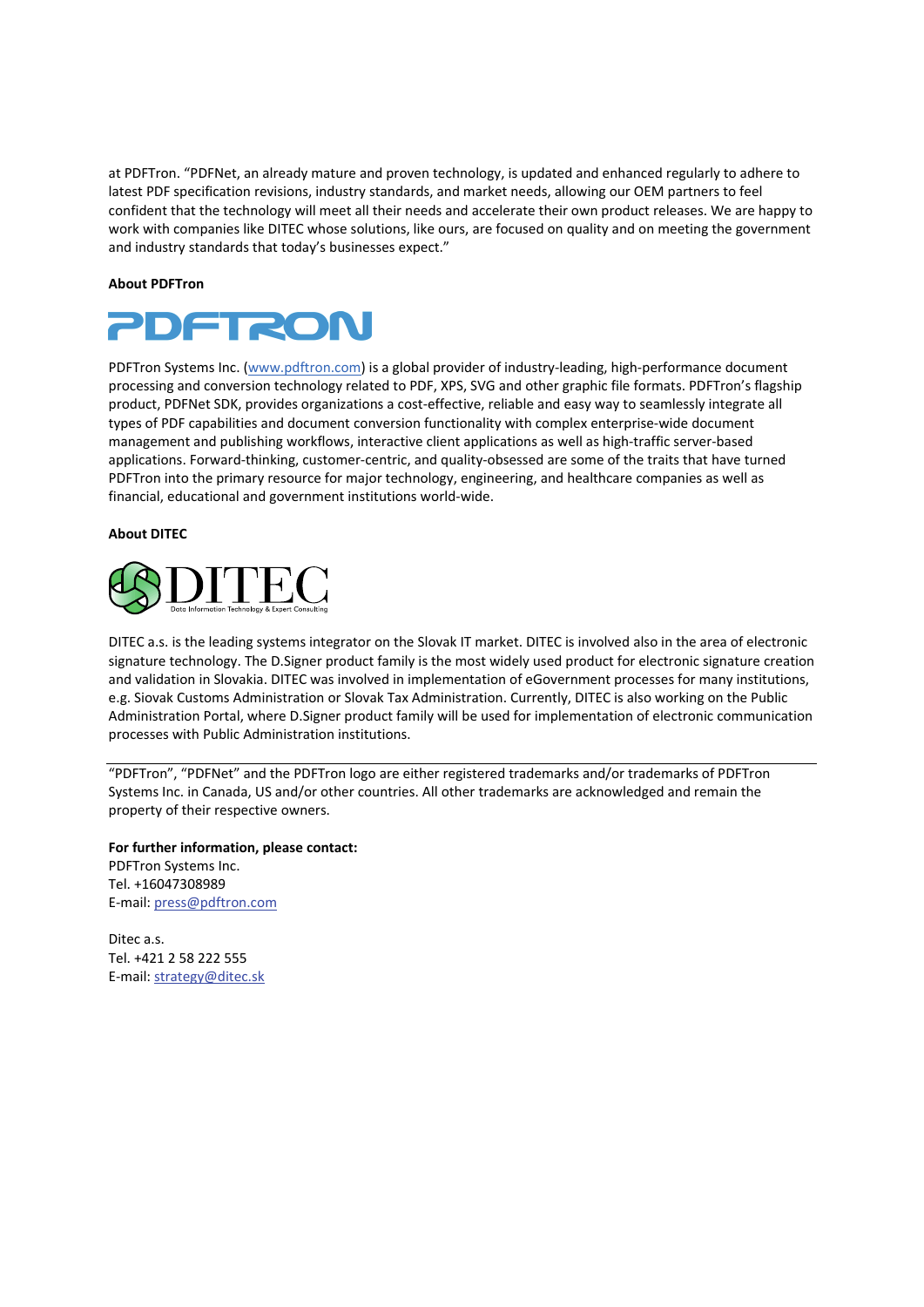# **Spoločnosti Ditec a PDFTron ohlasujú vytvorenie OEM Partnerstva za účelom vývoja technológií pre vytváranie zaručeného elektronického podpiosu pre dokumenty typu PDF**

**Vancouver, Canada, October 11, 2010** – PDFTron Systems, globálny poskytovateľ rozšírenej technológie pre spracovanie dokumentov typov PDF, XPS, SVG a ďalších grafických formátov, a DITEC a.s., a vedúci integrátor a dodávateľ technológií v Slovenskej republike, dnes ohlásili svoje nové OEM partnerstvo.. Toto partnerstvo vzniklo za účelom integrácie produktu spoločnosti PDFTron - PDFNet™ SDK do produktov pre zaručený elektronický podpis (D.Signer and D.Verifier) vyvíjaných spoločnosťou DITEC a.s. Použitie tejto technológie umožní vytváranie a overovanie zaručeného elektronického podposu pre dokumenty typu PDF.

*D.Signer/XAdES* predstavuje prostredie určené pre vytváranie zaručeného elektronického podpisu a *D.Verifier/XAdES* predstavuje prostredie pre jeho obverovanie. Oba produkty získali certifikát NBÚ v súlade s požiadavkami Zákona č. 215/2002 Z.z. Toto prostredie bolo rozšírené za účelom zabezpečenia podpory spracovania dokumentov typu XML a PDF prostredníctvom rozšírení *PDFPlugin* a *XMLPlugin.* Knižnica PDFNet SDK spoločnosti PDFTron bola integrovaná do rozšírenia *PDFPlugin* za účelom podpory spracovania dokumentov typu PDF podľa špecifikácie PDF/A. Pre používateľov požadujúcich automatizovaný spôsob vytvárania a overovania zaručeného elektronického podpisu (t.j. bez interakcie s používateľom) sú k dispozícii produkty *D.Signer‐ SVR/XAdES* a *D.Verifier‐SVR/XadES,* pre ktoré je taktiež k dispozícii rozšírenie *PDF Plugin*.

Zaručené elektronický podpis má široké využitie pre procesy elektronického obchodu, ako aj pre oblasť eGovernment. Vytváranie zaručeného elektronického podpisu právne rovnocennému vlastnoručnému podpisu, je v mnohých krajinách upravené špecifickými legislatívnymi požiadavkami. Toto je aj situácia v SR, kde požiadavky na vytváranie a overovanie zaručeného elektronického podpisu definuje Zákon č. 215/2002 a príslušné vyhlášky NBÚ. Pre zabezpečenie naplnenia týchto požiadaviek produkt musí prejsť certifikáciou a získať certifikát pre vytváranie a overovanie zaručeného elektronického podpisu vydávaný NBÚ. Knižnica PDFNet SDK je pre tento účel použitá na validáciu súladu podpisovaného alebo overovaného dokumentu so štandardom PDF/A ako aj na nezávislé zobrazenie (vizualizáciu) podpisovaného dokumentu. V procese certifikácie produktov bol v plnom rozsahu preukázaný súlad funkčnosti knižnice PDFNet SDK s legislatívnymi ako aj technickými požiadavkami.

Knižnica PDFNet SDK bola opakovane ocenená ako jedno z najkvalitnejších a najspoľahlivejších riešení pre dokumenty typu PDF, podporou celého spektra štandardov od PDF 1.0až po poslednú verziu PDF (ISO 32000), ako aj ISO PDF/A (ISO 19005‐1), zahrňujúc ako PDF/A‐1a, ako aj PDF/A‐1b verzie. S použitím knižnice PDFNet môžu vývojári flexibilne vytvárať samostatné (stand‐alone), multiplatformové a spoľahlivé riešenia ktoré poskytujú funkcionalitu vytvárania, manipulácie, zobrazovania a tlače dokumentov typu PDF a PDF/A, ako aj konvertovať akýkoľvek tlačiteľný dokument do formátov PDF, XPS, EMF, alebo SVG.

"Vytvorenie partnerstva so spoločnosťou PDFTron bolo významné rozhodnutie z každej perspektívy. Využili sme dlhodobé skúsenosti firmy PDFTron a v kombinácii s našimi znalosťami v obalsti elektronického podpisu sme vyvinuli nový produkt. Plánujeme toto partnerstvo naďalej rozvíjať a spájať najnovšie technológie a štandardy v oblasti PDF a elektronického podpisu" povedal Pavol Frič, riaditeľ pre stratégiu v spoločnosti DITEC a.s.. "V produktoch D.Signer a D.Verifier bolo potrebné zabezpečiť spracovanie dokumentov typu PDF a súlad so štandardom PDF/A, čo prostredie PDFNet umožnilo pomerne jednoduchým spôsobom. Výsledkom toho je náš produkt ktorý našim zákazníkom umožní spracovanie dokumentov typu PDF v aplikáciách požadujúcich využitie zaručeného elektronického podpisu."

"Požiadavka na riešenia obsahujúce zaručený elektronický podpis nadobúda dôležitosť, a vyžaduje využiť najnovšie technológie zabezpečujúce plnú požadovanú kompatibilitu" dodáva Catherine Andersz, Director of Business Development v spoločnosti PDFTron. "PDFNet predstavuje vyzretý a overený produkt, ktorý je pravidelne aktualizovaný a rozširovaný tak, aby bol v súlade s vyvíjajúcimi sa zmenami v PDF špecifikácii a rozšírenými štabdardami. Poskytuje našim OEM partnerom záruku, že táto technológia bude splňovať ich požiadavky a umožní